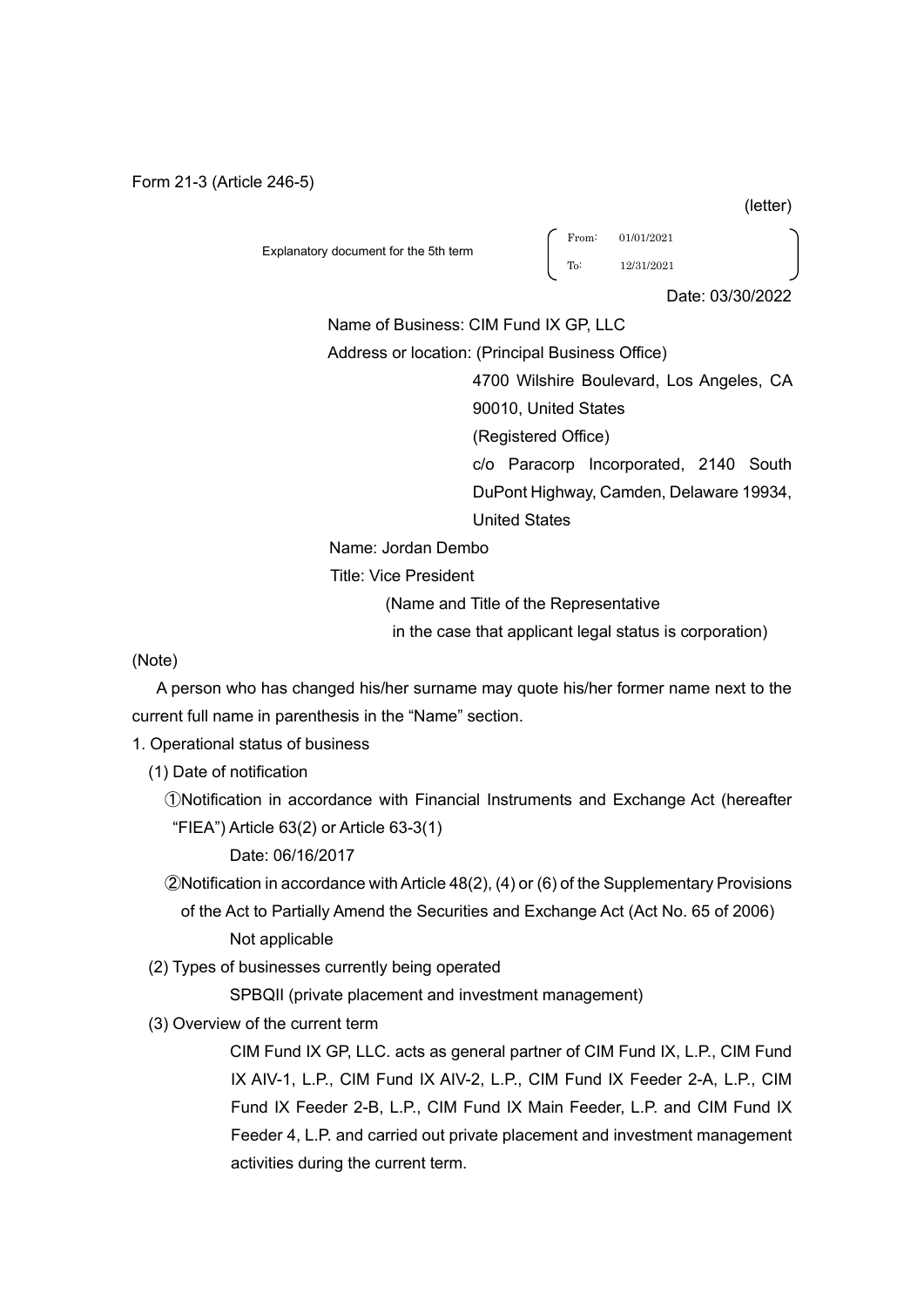## (4) Status of corporate officers and employees

## ① Number of corporate officers and employees

|       | Corporate<br>officers | of which part-<br>time officers | Employees | Total |
|-------|-----------------------|---------------------------------|-----------|-------|
| Total | 9                     | 0                               |           |       |

# ② Status of corporate officers

| Positions                                  | <b>Names</b>              |
|--------------------------------------------|---------------------------|
| <b>President and Treasurer</b>             | Avraham Shemesh           |
| <b>Vice President</b>                      | <b>Richard S. Ressler</b> |
| <b>Vice President</b>                      | Shaul Kuba                |
| <b>Vice President</b>                      | Nicholas V. Morosoff      |
| <b>Vice President</b>                      | <b>Terry Wachsner</b>     |
| <b>Vice President</b>                      | Jordan Dembo              |
| Vice President and Chief Financial Officer | David Thompson            |
| <b>Vice President</b>                      | <b>Steven Puodiziunas</b> |
| <b>Vice President</b>                      | <b>Bethany Chang</b>      |

③ Status of performance-linked remuneration for corporate officers

Status of performance-linked remuneration for corporate officers

Not Applicable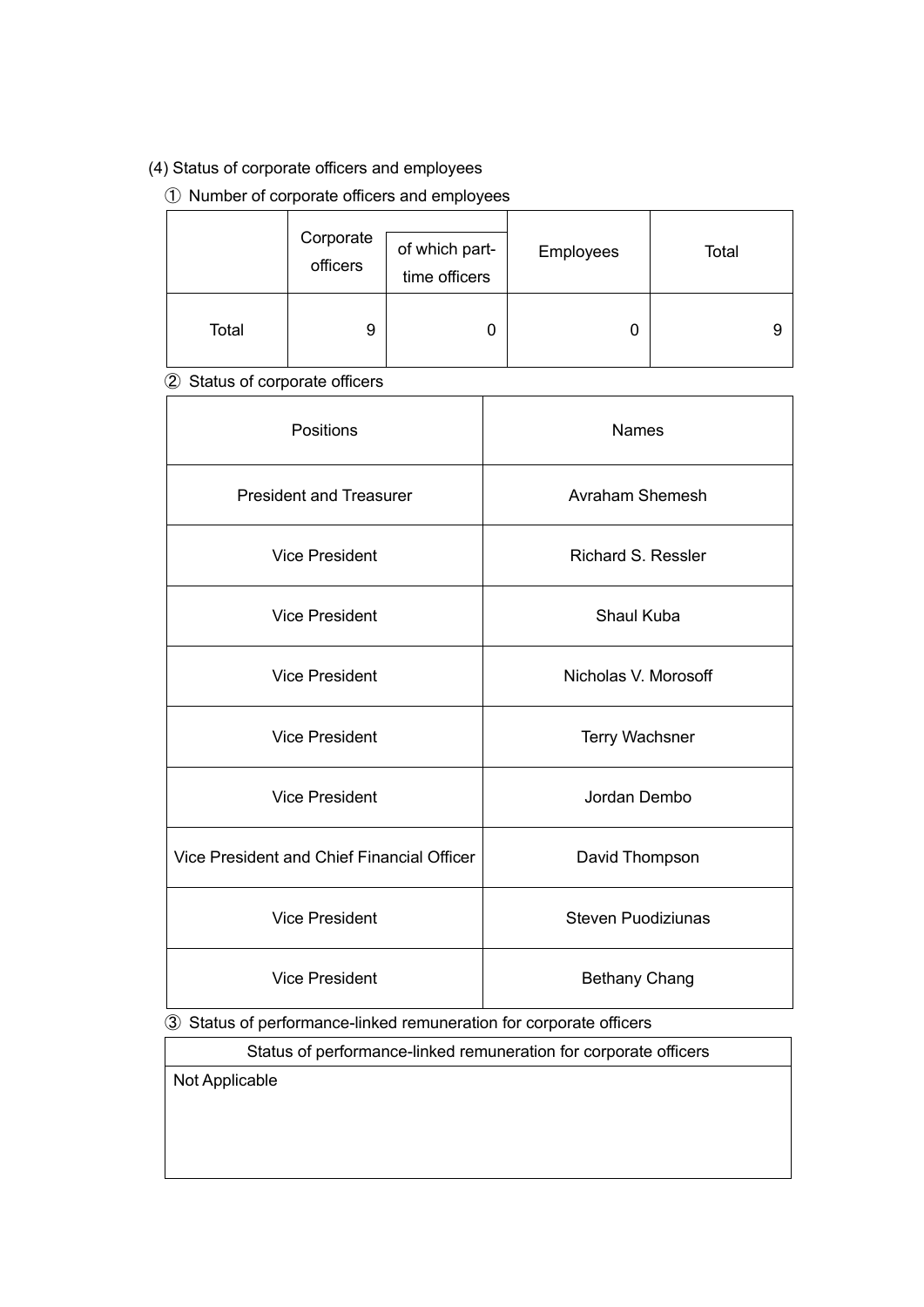(5) Status of the principal business office, and business offices where Specially Permitted Businesses for Qualified Institutional Investors, etc.("SPBQII") are operated

| Name                             | Location                     | Number of Corporate<br>officers and employees |
|----------------------------------|------------------------------|-----------------------------------------------|
|                                  | 4700 Wilshire Boulevard, Los |                                               |
| <b>Principal Business Office</b> | Angeles, CA 90010, United    | 9                                             |
|                                  | <b>States</b>                |                                               |
|                                  | c/o Paracorp Incorporated,   |                                               |
| <b>Registered Office</b>         | 2140 South DuPont Highway,   | 0                                             |
|                                  | Camden, Delaware 19934,      |                                               |
|                                  | <b>United States</b>         |                                               |
| Total<br>locations               |                              | Total                                         |

### (6) Status of external auditing

| Name or business name of the certified<br>public accountant or auditing firm | Details of auditing |
|------------------------------------------------------------------------------|---------------------|
|                                                                              |                     |

(Note)

- 1. Operational status of business
	- (2) Types of businesses currently being operated

In relation to businesses currently under operation, **(1)**enter "private placement" if they include businesses relating to acts specified under FIEA Article 63(1)(i); **(2)**enter "investment management" if they include those relating to acts specified under (ii) of the same Paragraph; **(3)**if they include those specified under the provisions of Article 17-13(2) of the Enforcement ordinance of the Financial Instruments and Exchange Act as businesses that especially require the protection of investors among those specified under (9) of the same Article, please indicate thus; and **(4)**if there are other businesses, please enter the types of such businesses. In addition, if there have been changes in such businesses during the term, please indicate them.

(3) Overview of business operations in the current term

Please give an overview of the business activities, business performance, and important events that have affected operating performance during the current term.

- (4) Status of corporate officers and employees
	- ① Number of corporate officers and employees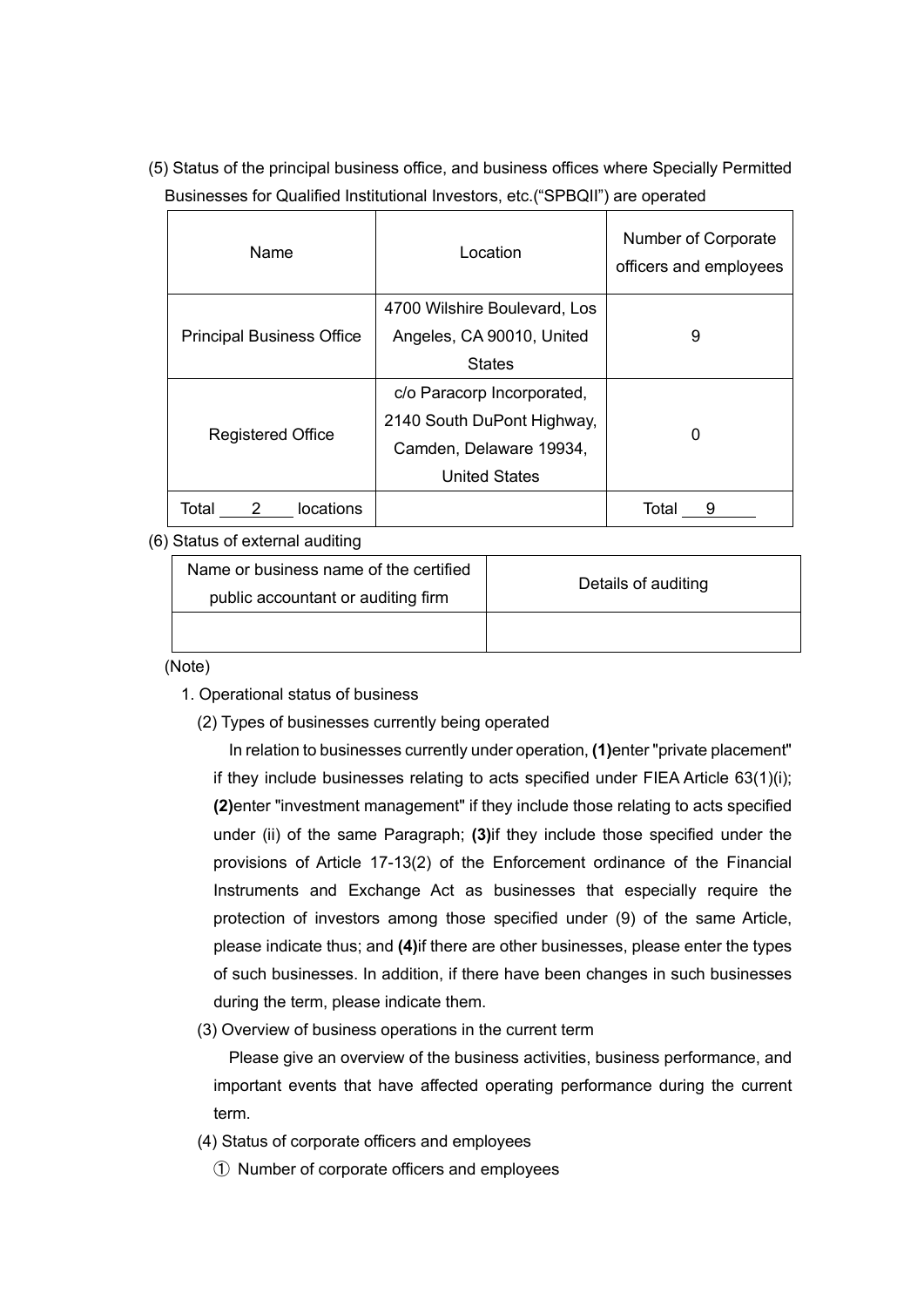Enter the numbers of corporate officers and employees (limited to corporate officers and employees engaged in SPBQII; the same applies in ② below) as at the end of the current term.

② Status of corporate officers

Create a table and indicate all corporate officers as at the end of the current term. Note, however, that foreign corporations do not need to indicate representatives in Japan (i.e., persons specified under FIEA Article 63(7)(i)(d)).

③ Status of performance-linked remuneration for corporate officers

 If remuneration, etc. (meaning the remuneration, bonus or other property benefit provided from the company as compensation for execution of operation, which is pertaining to the latest business year, or whose amount of paid or expected to be paid has been clarified in the latest business year (excluding those indicated in the business reports for any business years prior to the latest business year); hereinafter the same applies in ③) for corporate officers includes performance-linked remuneration (meaning remuneration, etc. calculated based on an indicator related to profits accrued by transactions performed as management of investment assets; hereinafter the same applies in ③), indicate the following.

- (a) If a policy regarding the decision of payment rate for performance-linked remuneration and other remuneration is determined, indicate the details.
- (b) Provide the indicator related to performance-linked remuneration, reason for selecting the indicator, and method for determining the performance-linked remuneration.
- (c) Indicate the total amount of performance-linked remuneration, its ratio to officer's remuneration and number of covered officers for each category of directors (excluding supervisory committee members and outside directors), supervisory committee members (excluding outside directors), company auditors (excluding outside company auditors), executive officers, and outside officers.
- (d) Provide prospects and achievements of the indicator related to performancelinked remuneration. If all or part of remuneration, etc. is non-monetary remuneration, indicate the details.
- (5) Status of the principal business office, and business offices where SPBQII are operated

Enter information about the principal business office, as well as each of the business offices where SPBQII are operated ("business offices, etc." hereafter in (5)). In addition, if there have been additions or abolitions of business offices, etc.,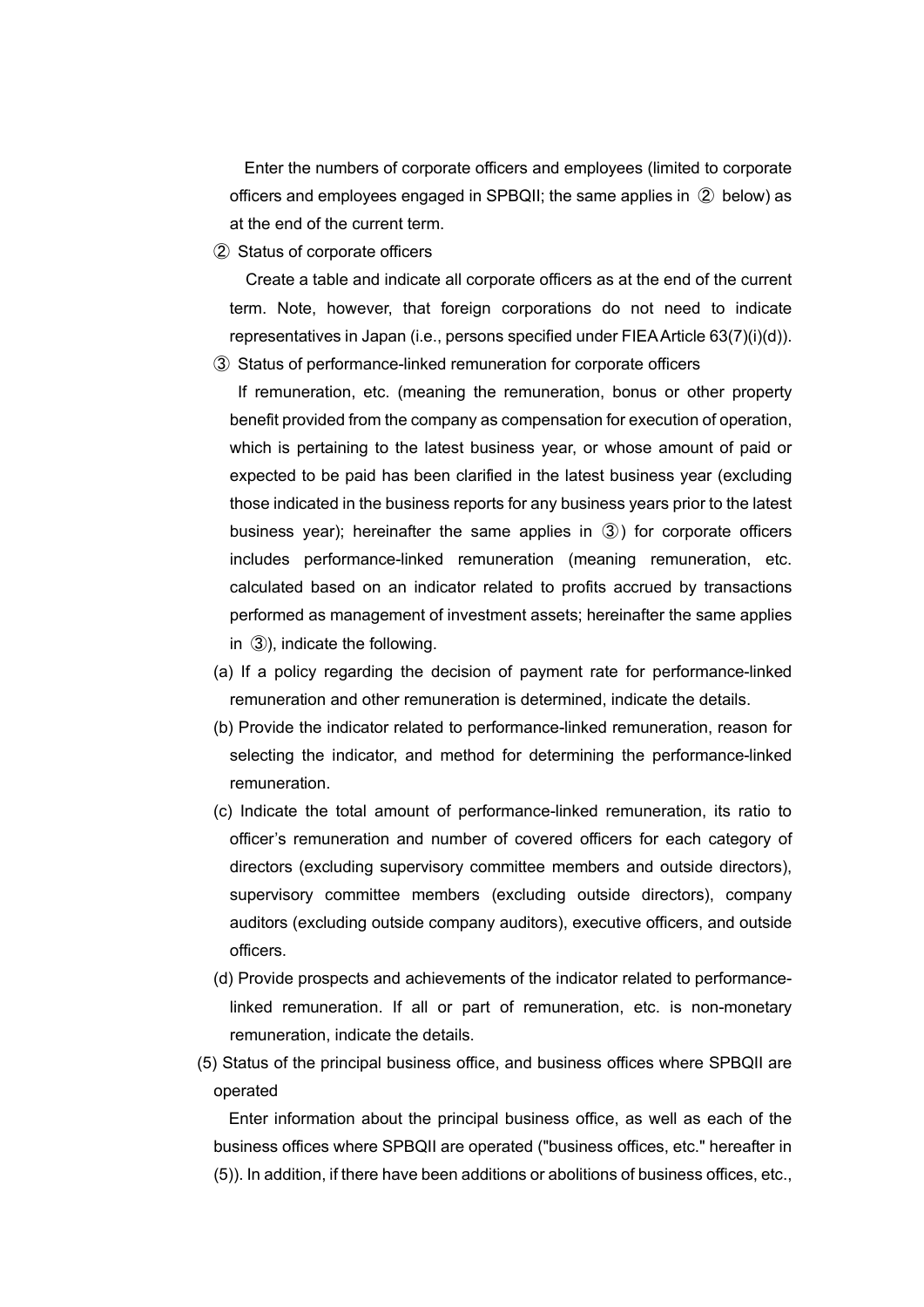or changes in the names or addresses of business offices, etc. during the term, please indicate them.

(6) Status of external auditing

Provide relevant information in this section if you have your financial statements externally audited by certified public accountants or auditing firms at least once every year.

Indicate whether the audits are statutory or voluntary, and describe specifically and succinctly the details of the audit results in the "Details of auditing."

(7) Status of the fund (excluding Electronically Recorded Transferable Rights That Must Be Indicated on Securities, etc.)

| Names of the               | CIM Fund IX, L.P.                                            |                     |  |  |
|----------------------------|--------------------------------------------------------------|---------------------|--|--|
| <b>Invested Business</b>   |                                                              |                     |  |  |
| Equity                     |                                                              |                     |  |  |
|                            | Real estate - related fund                                   |                     |  |  |
|                            | The Fund will primarily target urban investments located     |                     |  |  |
|                            | throughout North America in traditional downtowns of cities  |                     |  |  |
| Details of the             | and main streets of densely populated communities that CIM   |                     |  |  |
| <b>Invested Business</b>   | has qualified for investments. The Fund's investments may    |                     |  |  |
|                            | require lease-up, restructuring, redevelopment, development, |                     |  |  |
|                            | or possible entitlement changes, providing the potential for |                     |  |  |
|                            | appropriately risk-adjusted returns.                         |                     |  |  |
| Types of the               | Rights based on laws and regulations of a foreign state      |                     |  |  |
| <b>Invested Business</b>   |                                                              |                     |  |  |
| Equity                     |                                                              |                     |  |  |
| Location of the            |                                                              |                     |  |  |
| accounts into which        |                                                              |                     |  |  |
| investment money is        |                                                              |                     |  |  |
| paid                       |                                                              |                     |  |  |
| Flow of funds              |                                                              |                     |  |  |
| Duration                   |                                                              |                     |  |  |
|                            | Types of investors                                           | Number of investors |  |  |
|                            | <b>Qualified Institutional Investors</b>                     | 6                   |  |  |
|                            | ("QIls")                                                     |                     |  |  |
| <b>Status of investors</b> | of whom individuals                                          | 0                   |  |  |
|                            | Investors other than QIIs                                    | 0                   |  |  |
|                            | of whom individuals                                          | 0                   |  |  |
|                            | Total                                                        | 6                   |  |  |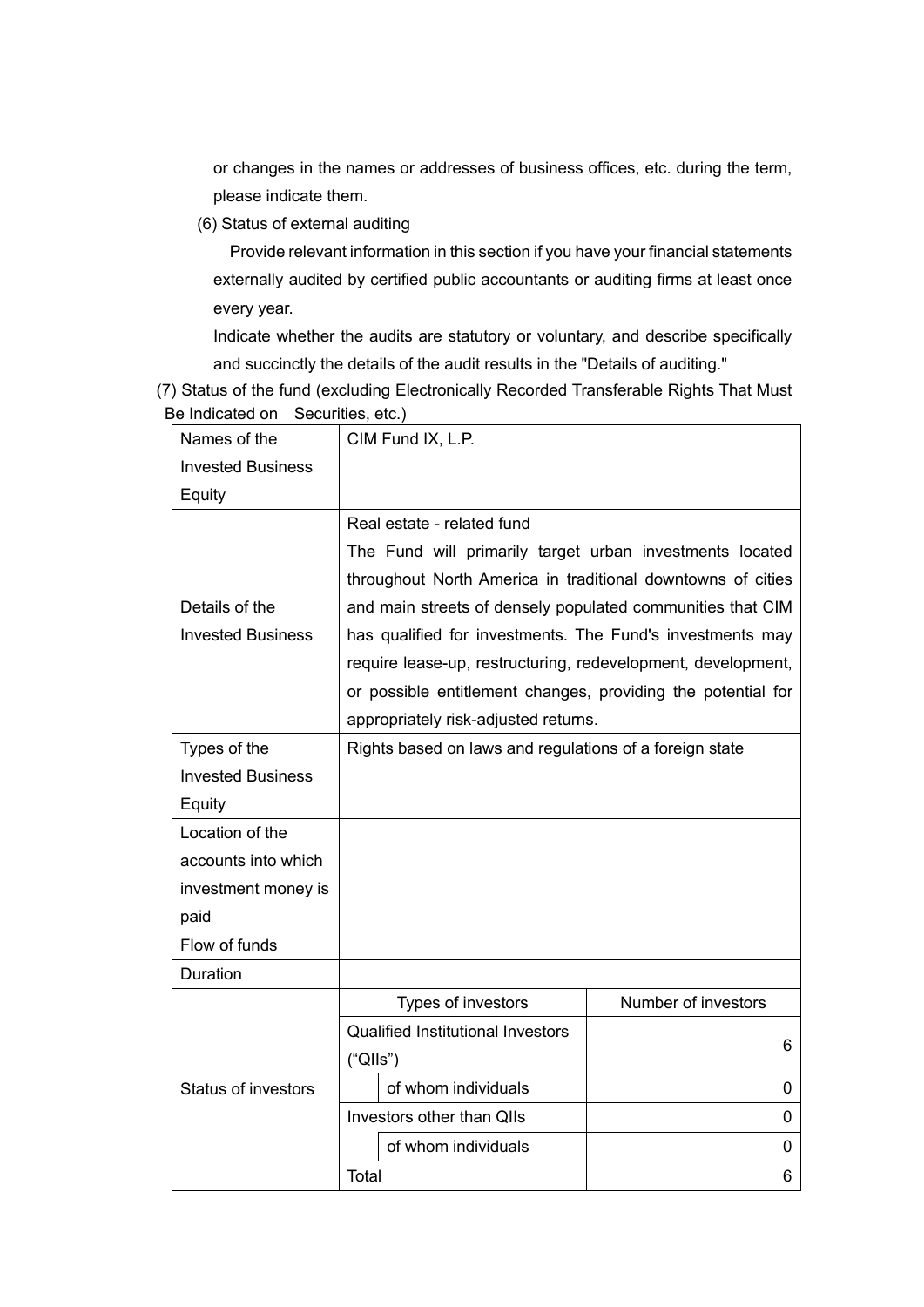| Amount of                                                            |                                                                                         | Amount of investment                                                               | 2,722,000,000 yen |
|----------------------------------------------------------------------|-----------------------------------------------------------------------------------------|------------------------------------------------------------------------------------|-------------------|
| investment by QIIs<br>and its ratio                                  | Ratio of investment                                                                     |                                                                                    | 100%              |
| If persons specified                                                 | Existence of persons specified<br>under the items of Article 233-3<br>("yes" or "none") |                                                                                    | None              |
| under the items of<br>Article 233-3 are<br>among the<br>counterparty | Status of<br>audits                                                                     | Name or business<br>name of the certified<br>public accountant or<br>auditing firm |                   |
|                                                                      |                                                                                         | Details of audits                                                                  |                   |

| Names of the               | CIM Fund IX AIV-1, L.P.                                      |                     |  |  |
|----------------------------|--------------------------------------------------------------|---------------------|--|--|
| <b>Invested Business</b>   |                                                              |                     |  |  |
| Equity                     |                                                              |                     |  |  |
|                            | Real estate - related fund                                   |                     |  |  |
|                            | The Fund will primarily target urban investments located     |                     |  |  |
|                            | throughout North America in traditional downtowns of cities  |                     |  |  |
| Details of the             | and main streets of densely populated communities that CIM   |                     |  |  |
| <b>Invested Business</b>   | has qualified for investments. The Fund's investments may    |                     |  |  |
|                            | require lease-up, restructuring, redevelopment, development, |                     |  |  |
|                            | or possible entitlement changes, providing the potential for |                     |  |  |
|                            | appropriately risk-adjusted returns.                         |                     |  |  |
| Types of the               | Rights based on laws and regulations of a foreign state      |                     |  |  |
| <b>Invested Business</b>   |                                                              |                     |  |  |
| Equity                     |                                                              |                     |  |  |
| Location of the            |                                                              |                     |  |  |
| accounts into which        |                                                              |                     |  |  |
| investment money is        |                                                              |                     |  |  |
| paid                       |                                                              |                     |  |  |
| Flow of funds              |                                                              |                     |  |  |
| Duration                   |                                                              |                     |  |  |
|                            | Types of investors                                           | Number of investors |  |  |
| <b>Status of investors</b> | <b>Qualified Institutional Investors</b>                     | 0                   |  |  |
|                            | ("QIls")                                                     |                     |  |  |
|                            | of whom individuals                                          | 0                   |  |  |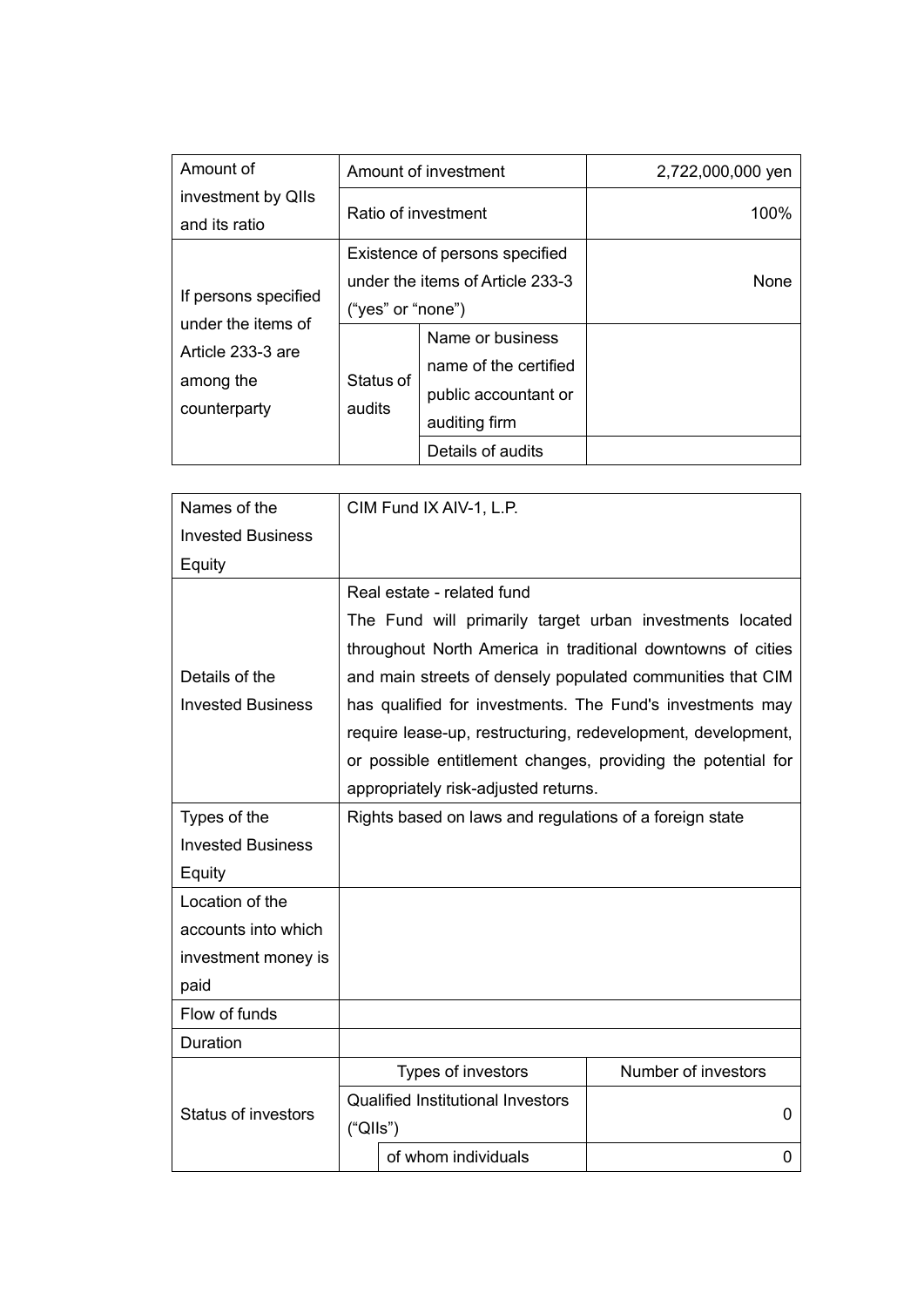|                                                | Investors other than QIIs        |                       |      |
|------------------------------------------------|----------------------------------|-----------------------|------|
|                                                | of whom individuals              |                       |      |
|                                                | Total                            |                       |      |
| Amount of                                      | Amount of investment             |                       |      |
| investment by QIIs                             | Ratio of investment              |                       |      |
| and its ratio                                  |                                  |                       |      |
|                                                | Existence of persons specified   |                       |      |
|                                                | under the items of Article 233-3 |                       | None |
| If persons specified<br>under the items of     | ("yes" or "none")                |                       |      |
| Article 233-3 are<br>among the<br>counterparty |                                  | Name or business      |      |
|                                                | Status of<br>audits              | name of the certified |      |
|                                                |                                  | public accountant or  |      |
|                                                |                                  | auditing firm         |      |
|                                                |                                  | Details of audits     |      |

| Names of the               | CIM Fund IX AIV-2, L.P.                                      |                     |  |
|----------------------------|--------------------------------------------------------------|---------------------|--|
| <b>Invested Business</b>   |                                                              |                     |  |
| Equity                     |                                                              |                     |  |
|                            | Real estate - related fund                                   |                     |  |
|                            | The Fund will primarily target urban investments located     |                     |  |
|                            | throughout North America in traditional downtowns of cities  |                     |  |
| Details of the             | and main streets of densely populated communities that CIM   |                     |  |
| <b>Invested Business</b>   | has qualified for investments. The Fund's investments may    |                     |  |
|                            | require lease-up, restructuring, redevelopment, development, |                     |  |
|                            | or possible entitlement changes, providing the potential for |                     |  |
|                            | appropriately risk-adjusted returns.                         |                     |  |
| Types of the               | Rights based on laws and regulations of a foreign state      |                     |  |
| <b>Invested Business</b>   |                                                              |                     |  |
| Equity                     |                                                              |                     |  |
| Location of the            |                                                              |                     |  |
| accounts into which        |                                                              |                     |  |
| investment money is        |                                                              |                     |  |
| paid                       |                                                              |                     |  |
| Flow of funds              |                                                              |                     |  |
| Duration                   |                                                              |                     |  |
| <b>Status of investors</b> | Types of investors                                           | Number of investors |  |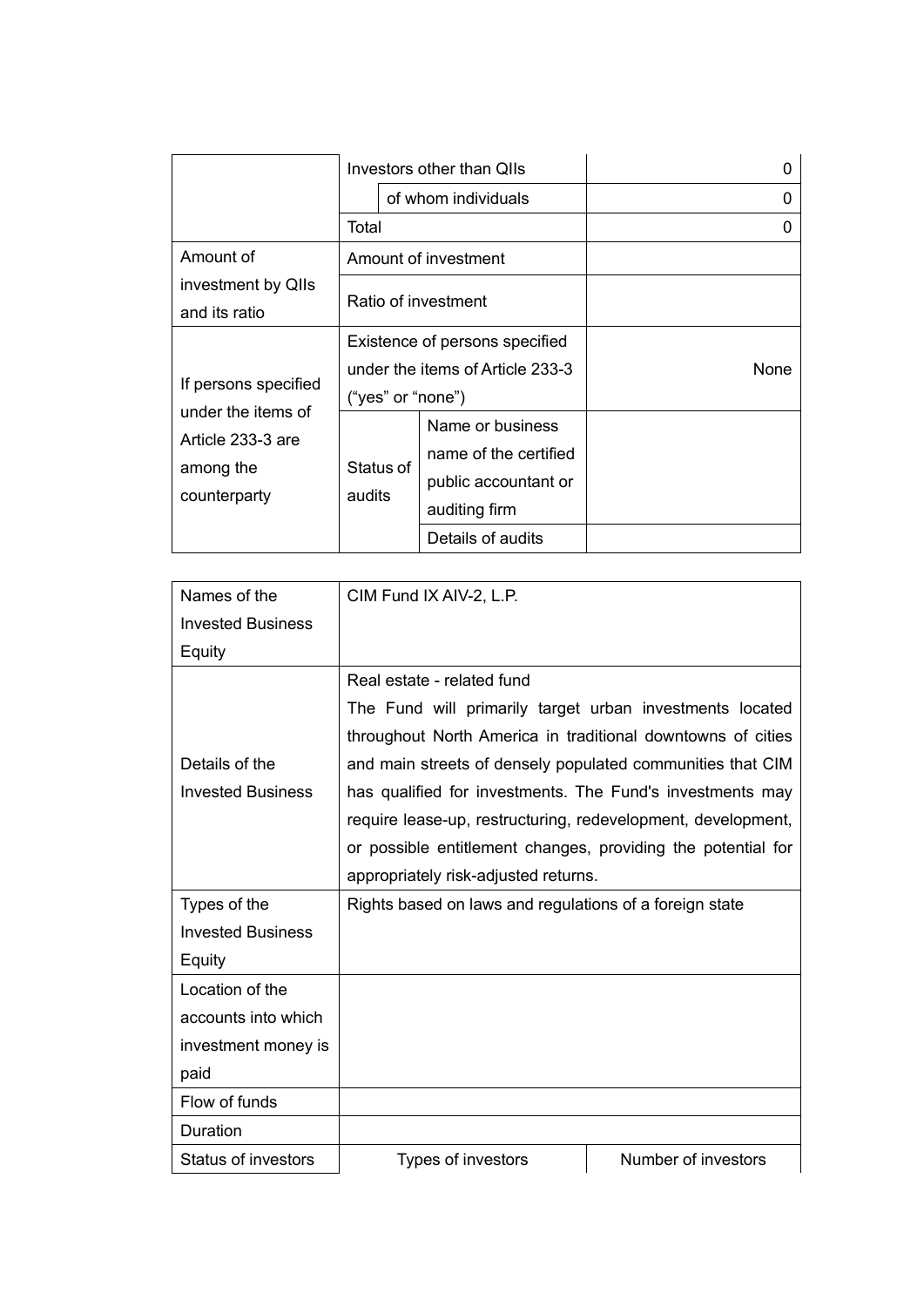|                                                | <b>Qualified Institutional Investors</b><br>("QIls")               |                                                                                    | 0        |
|------------------------------------------------|--------------------------------------------------------------------|------------------------------------------------------------------------------------|----------|
|                                                |                                                                    | of whom individuals                                                                | 0        |
|                                                | Investors other than QIIs                                          |                                                                                    | $\Omega$ |
|                                                | of whom individuals                                                |                                                                                    | 0        |
|                                                | Total                                                              |                                                                                    | 0        |
| Amount of                                      |                                                                    | Amount of investment                                                               |          |
| investment by QIIs<br>and its ratio            | Ratio of investment                                                |                                                                                    |          |
| If persons specified                           | Existence of persons specified<br>under the items of Article 233-3 |                                                                                    | None     |
| under the items of                             | ("yes" or "none")                                                  |                                                                                    |          |
| Article 233-3 are<br>among the<br>counterparty | Status of<br>audits                                                | Name or business<br>name of the certified<br>public accountant or<br>auditing firm |          |
|                                                |                                                                    | Details of audits                                                                  |          |

| Names of the             | CIM Fund IX Feeder 2-A, L.P.                                                              |  |  |
|--------------------------|-------------------------------------------------------------------------------------------|--|--|
| <b>Invested Business</b> |                                                                                           |  |  |
| Equity                   |                                                                                           |  |  |
|                          | Real estate - related fund<br>This Fund is a feeder fund of CIM Fund IX AIV-2, L.P. which |  |  |
|                          | will primarily target urban investments located throughout                                |  |  |
| Details of the           | North America in traditional downtowns of cities and main                                 |  |  |
| <b>Invested Business</b> | streets of densely populated communities that CIM has                                     |  |  |
|                          | qualified for investments. The Fund's investments may require                             |  |  |
|                          | lease-up, restructuring, redevelopment, development, or                                   |  |  |
|                          | possible entitlement changes, providing the potential for                                 |  |  |
|                          | appropriately risk-adjusted returns.                                                      |  |  |
| Types of the             | Rights based on laws and regulations of a foreign state                                   |  |  |
| <b>Invested Business</b> |                                                                                           |  |  |
| Equity                   |                                                                                           |  |  |
| Location of the          |                                                                                           |  |  |
| accounts into which      |                                                                                           |  |  |
| investment money is      |                                                                                           |  |  |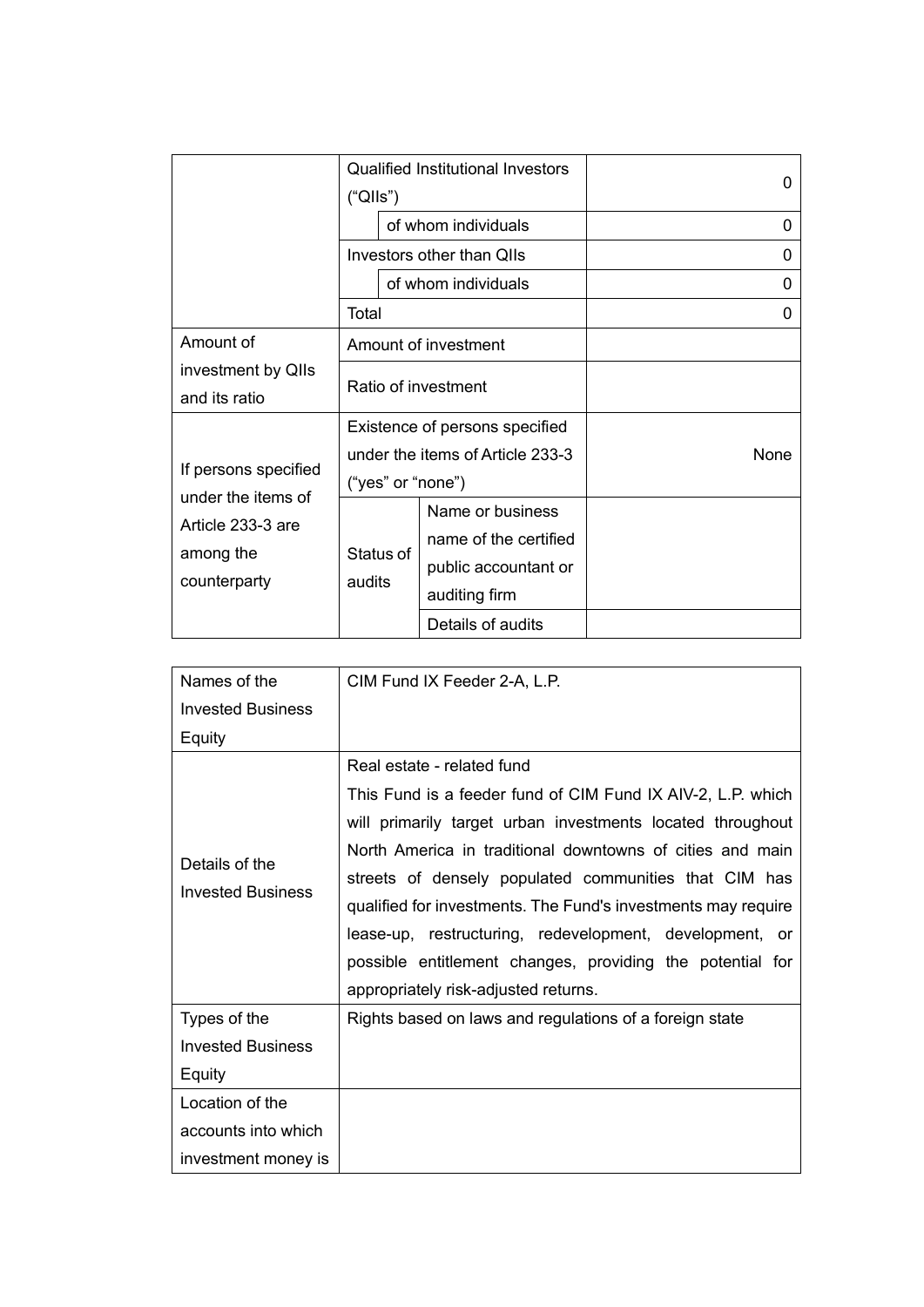| paid                                                                                         |                                  |                                          |                     |
|----------------------------------------------------------------------------------------------|----------------------------------|------------------------------------------|---------------------|
| Flow of funds                                                                                |                                  |                                          |                     |
| Duration                                                                                     |                                  |                                          |                     |
|                                                                                              |                                  | Types of investors                       | Number of investors |
|                                                                                              |                                  | <b>Qualified Institutional Investors</b> |                     |
|                                                                                              | ("QIls")                         |                                          | 0                   |
| Status of investors                                                                          |                                  | of whom individuals                      | 0                   |
|                                                                                              |                                  | Investors other than QIIs                | 0                   |
|                                                                                              | of whom individuals              |                                          | $\Omega$            |
|                                                                                              | Total                            |                                          | 0                   |
| Amount of                                                                                    |                                  | Amount of investment                     |                     |
| investment by QIIs                                                                           |                                  |                                          |                     |
| and its ratio                                                                                | Ratio of investment              |                                          |                     |
|                                                                                              |                                  | Existence of persons specified           |                     |
|                                                                                              | under the items of Article 233-3 |                                          | None                |
| If persons specified<br>under the items of<br>Article 233-3 are<br>among the<br>counterparty | ("yes" or "none")                |                                          |                     |
|                                                                                              |                                  | Name or business                         |                     |
|                                                                                              | Status of<br>audits              | name of the certified                    |                     |
|                                                                                              |                                  | public accountant or                     |                     |
|                                                                                              |                                  | auditing firm                            |                     |
|                                                                                              |                                  | Details of audits                        |                     |

| Names of the                               | CIM Fund IX Feeder 2-B, L.P.                                  |  |  |
|--------------------------------------------|---------------------------------------------------------------|--|--|
| <b>Invested Business</b>                   |                                                               |  |  |
| Equity                                     |                                                               |  |  |
|                                            | Real estate - related fund                                    |  |  |
| Details of the<br><b>Invested Business</b> | This Fund is a feeder fund of CIM Fund IX AIV-2, L.P. which   |  |  |
|                                            | will primarily target urban investments located throughout    |  |  |
|                                            | North America in traditional downtowns of cities and main     |  |  |
|                                            | streets of densely populated communities that CIM has         |  |  |
|                                            | qualified for investments. The Fund's investments may require |  |  |
|                                            | lease-up, restructuring, redevelopment, development, or       |  |  |
|                                            | possible entitlement changes, providing the potential for     |  |  |
|                                            | appropriately risk-adjusted returns.                          |  |  |
| Types of the                               | Rights based on laws and regulations of a foreign state       |  |  |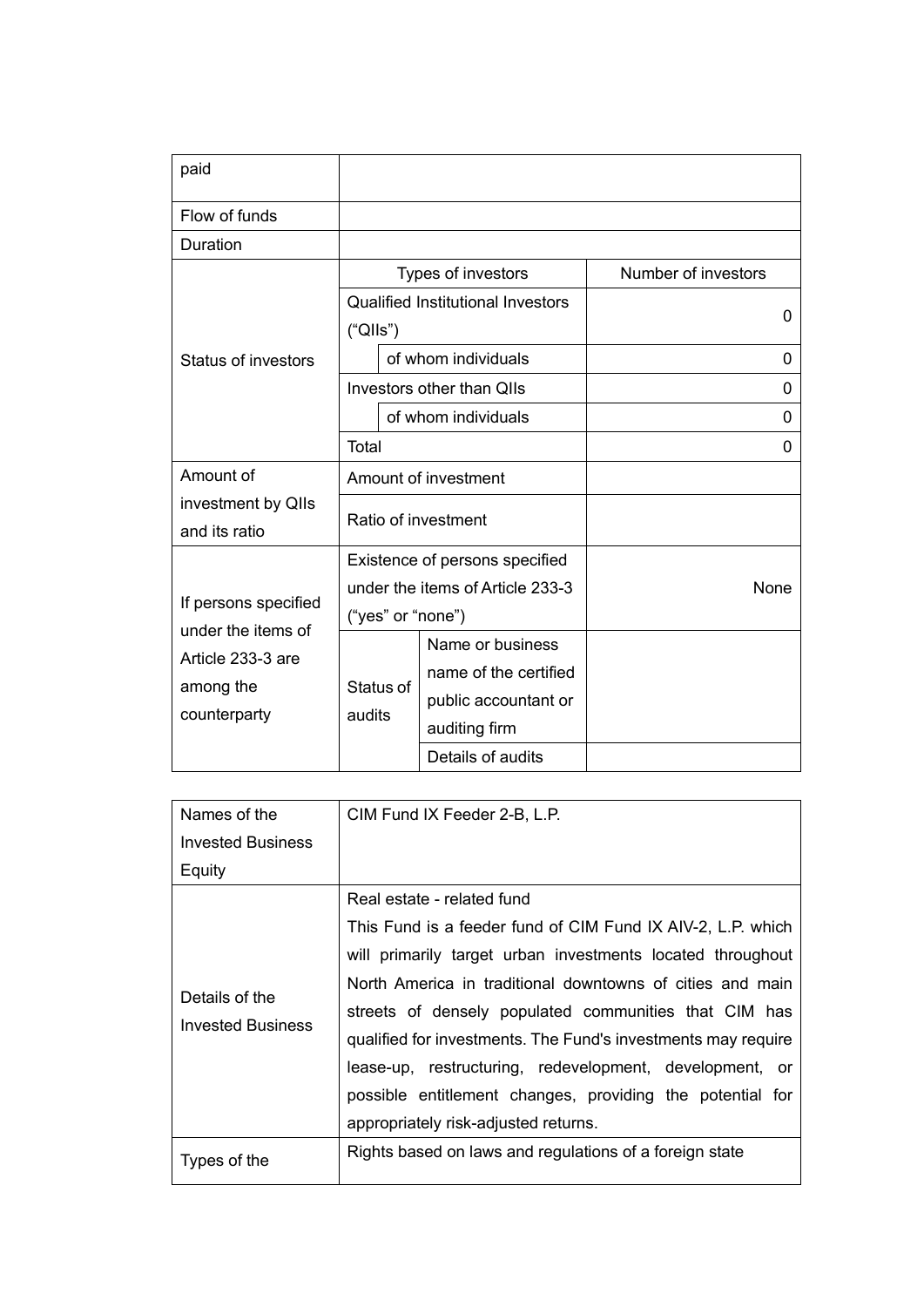| <b>Invested Business</b>   |                                  |                                          |                     |
|----------------------------|----------------------------------|------------------------------------------|---------------------|
| Equity                     |                                  |                                          |                     |
| Location of the            |                                  |                                          |                     |
| accounts into which        |                                  |                                          |                     |
| investment money is        |                                  |                                          |                     |
| paid                       |                                  |                                          |                     |
| Flow of funds              |                                  |                                          |                     |
| Duration                   |                                  |                                          |                     |
|                            |                                  | Types of investors                       | Number of investors |
|                            |                                  | <b>Qualified Institutional Investors</b> | $\mathbf 0$         |
|                            | ("Qlls")                         |                                          |                     |
| <b>Status of investors</b> | of whom individuals              |                                          | 0                   |
|                            | Investors other than QIIs        |                                          | 0                   |
|                            | of whom individuals              |                                          | 0                   |
|                            | Total                            |                                          | $\Omega$            |
| Amount of                  | Amount of investment             |                                          |                     |
| investment by QIIs         | Ratio of investment              |                                          |                     |
| and its ratio              |                                  |                                          |                     |
|                            | Existence of persons specified   |                                          |                     |
| If persons specified       | under the items of Article 233-3 |                                          | None                |
|                            | ("yes" or "none")                |                                          |                     |
| under the items of         |                                  | Name or business                         |                     |
| Article 233-3 are          |                                  | name of the certified                    |                     |
| among the                  | Status of                        | public accountant or                     |                     |
| counterparty               | audits                           | auditing firm                            |                     |
|                            |                                  | Details of audits                        |                     |

| Names of the             | CIM Fund IX Main Feeder, L.P.                                 |  |  |
|--------------------------|---------------------------------------------------------------|--|--|
| <b>Invested Business</b> |                                                               |  |  |
| Equity                   |                                                               |  |  |
|                          | Real estate - related fund                                    |  |  |
|                          | CIM Fund IX Main Feeder, L.P. is a feeder fund of CIM Fund    |  |  |
| Details of the           | IX AIV-1, L.P., which will primarily target urban investments |  |  |
| <b>Invested Business</b> | located throughout North America in traditional downtowns of  |  |  |
|                          | cities and main streets of densely populated communities that |  |  |
|                          | CIM has qualified for investments. The Fund's investments     |  |  |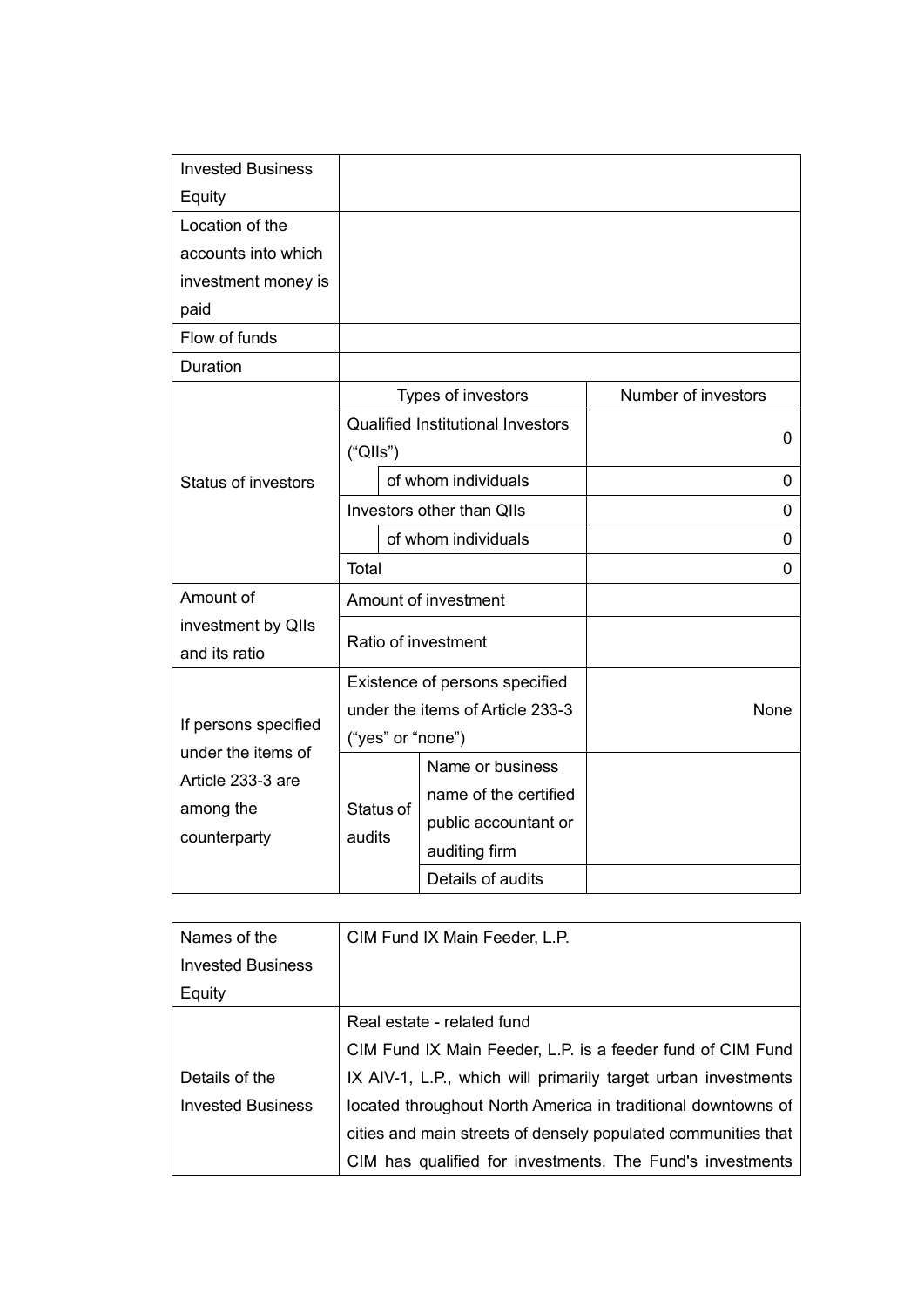|                            | may                                                         | require<br>lease-up,  | restructuring,<br>redevelopment, |
|----------------------------|-------------------------------------------------------------|-----------------------|----------------------------------|
|                            | development, or possible entitlement changes, providing the |                       |                                  |
|                            | potential for appropriately risk-adjusted returns.          |                       |                                  |
| Types of the               | Rights based on laws and regulations of a foreign state     |                       |                                  |
| <b>Invested Business</b>   |                                                             |                       |                                  |
| Equity                     |                                                             |                       |                                  |
| Location of the            |                                                             |                       |                                  |
| accounts into which        |                                                             |                       |                                  |
| investment money is        |                                                             |                       |                                  |
| paid                       |                                                             |                       |                                  |
| Flow of funds              |                                                             |                       |                                  |
| Duration                   |                                                             |                       |                                  |
|                            |                                                             | Types of investors    | Number of investors              |
|                            | <b>Qualified Institutional Investors</b>                    |                       | 0                                |
|                            | ("QIls")                                                    |                       |                                  |
| <b>Status of investors</b> | of whom individuals                                         |                       | 0                                |
|                            | Investors other than QIIs                                   |                       | 0                                |
|                            | of whom individuals                                         |                       | 0                                |
|                            | Total                                                       |                       | 0                                |
| Amount of                  |                                                             | Amount of investment  |                                  |
| investment by QIIs         |                                                             |                       |                                  |
| and its ratio              | Ratio of investment                                         |                       |                                  |
|                            | Existence of persons specified                              |                       |                                  |
|                            | under the items of Article 233-3                            |                       | None                             |
| If persons specified       | ("yes" or "none")                                           |                       |                                  |
| under the items of         |                                                             | Name or business      |                                  |
| Article 233-3 are          |                                                             | name of the certified |                                  |
| among the                  | Status of                                                   | public accountant or  |                                  |
| counterparty               | audits                                                      | auditing firm         |                                  |
|                            |                                                             | Details of audits     |                                  |

| Names of the             | CIM Fund IX Feeder 4, L.P.                                  |
|--------------------------|-------------------------------------------------------------|
| <b>Invested Business</b> |                                                             |
| Equity                   |                                                             |
| Details of the           | Real estate - related fund                                  |
| <b>Invested Business</b> | CIM Fund IX Feeder 4, L.P. is a feeder fund of CIM Fund IX, |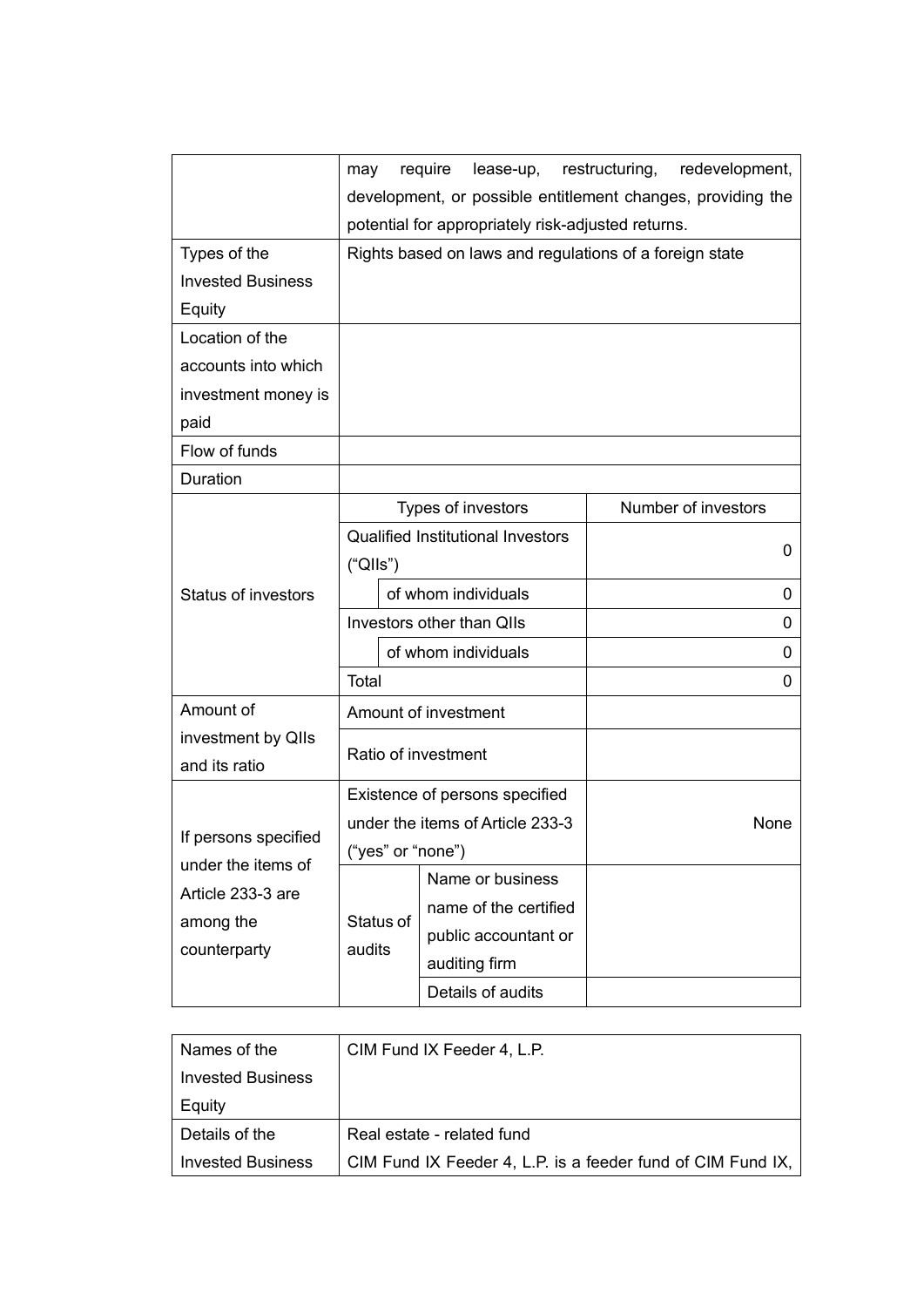|                                                                                              | L.P., which will primarily target urban investments located<br>throughout North America in traditional downtowns of cities<br>and main streets of densely populated communities that CIM<br>has qualified for investments. The Fund's investments may<br>require lease-up, restructuring, redevelopment, development,<br>or possible entitlement changes, providing the potential for<br>appropriately risk-adjusted returns. |                                                                                                         |                               |  |
|----------------------------------------------------------------------------------------------|-------------------------------------------------------------------------------------------------------------------------------------------------------------------------------------------------------------------------------------------------------------------------------------------------------------------------------------------------------------------------------------------------------------------------------|---------------------------------------------------------------------------------------------------------|-------------------------------|--|
| Types of the<br><b>Invested Business</b>                                                     |                                                                                                                                                                                                                                                                                                                                                                                                                               | Rights based on laws and regulations of a foreign state                                                 |                               |  |
| Equity                                                                                       |                                                                                                                                                                                                                                                                                                                                                                                                                               |                                                                                                         |                               |  |
| Location of the                                                                              |                                                                                                                                                                                                                                                                                                                                                                                                                               |                                                                                                         |                               |  |
| accounts into which                                                                          |                                                                                                                                                                                                                                                                                                                                                                                                                               |                                                                                                         |                               |  |
| investment money is                                                                          |                                                                                                                                                                                                                                                                                                                                                                                                                               |                                                                                                         |                               |  |
| paid                                                                                         |                                                                                                                                                                                                                                                                                                                                                                                                                               |                                                                                                         |                               |  |
| Flow of funds                                                                                |                                                                                                                                                                                                                                                                                                                                                                                                                               |                                                                                                         |                               |  |
| Duration                                                                                     |                                                                                                                                                                                                                                                                                                                                                                                                                               |                                                                                                         |                               |  |
| <b>Status of investors</b>                                                                   | Types of investors<br><b>Qualified Institutional Investors</b><br>("QIls")<br>of whom individuals                                                                                                                                                                                                                                                                                                                             |                                                                                                         | Number of investors<br>0<br>0 |  |
|                                                                                              | Investors other than QIIs                                                                                                                                                                                                                                                                                                                                                                                                     |                                                                                                         | 0                             |  |
|                                                                                              | of whom individuals                                                                                                                                                                                                                                                                                                                                                                                                           |                                                                                                         | 0                             |  |
|                                                                                              | Total                                                                                                                                                                                                                                                                                                                                                                                                                         |                                                                                                         | 0                             |  |
| Amount of                                                                                    |                                                                                                                                                                                                                                                                                                                                                                                                                               | Amount of investment                                                                                    |                               |  |
| investment by QIIs<br>and its ratio                                                          | Ratio of investment                                                                                                                                                                                                                                                                                                                                                                                                           |                                                                                                         |                               |  |
| If persons specified<br>under the items of<br>Article 233-3 are<br>among the<br>counterparty | Existence of persons specified<br>under the items of Article 233-3<br>("yes" or "none")                                                                                                                                                                                                                                                                                                                                       |                                                                                                         | None                          |  |
|                                                                                              | Status of<br>audits                                                                                                                                                                                                                                                                                                                                                                                                           | Name or business<br>name of the certified<br>public accountant or<br>auditing firm<br>Details of audits |                               |  |

(Note)

1. Create a table and provide information for each of the Invested Business Equity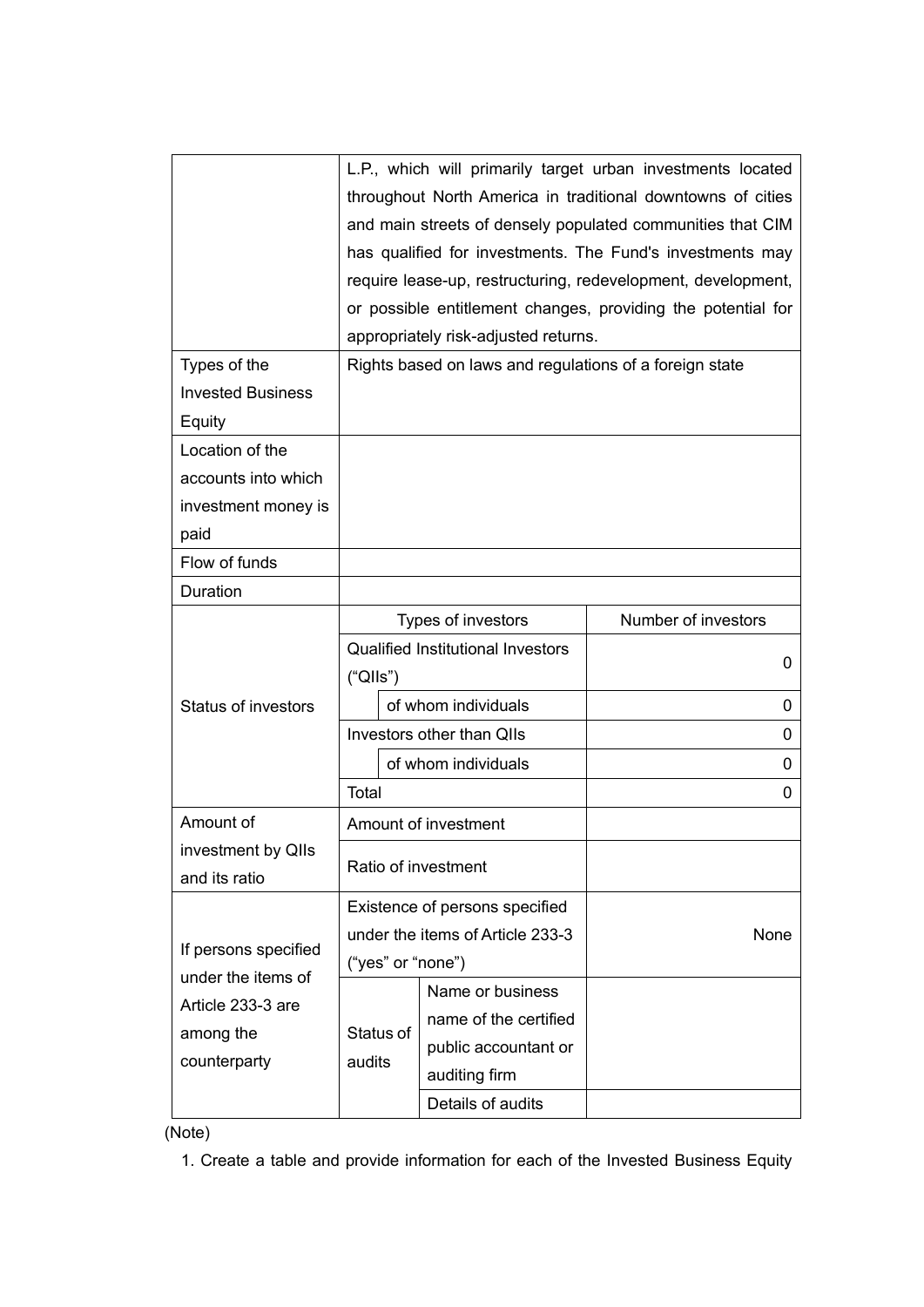regarding securities equivalents related to FIEA Article 2(2)(v) or (vi). Note, however, that you are only required to provide information in the "Names of the Invested Business Equity," "Types of the Invested Business Equity" and "Status of investors" for securities equivalents relating to (v) or (vi) of the same paragraph in which only professional investors invest.

 Please indicate securities equivalents relating to (v) or (vi) of the same paragraph that were privately placed in the past and the expirations of whose duration are set in the current term or later, even if there has been no private placement during the current term.

- 2. This table must be created based on the end of the current term as the basis. If the accounting period of the fund (referring to assets into which investment or contribution has been made by persons who own securities equivalents relating to FIEA Article  $2(2)(v)$  or (vi); the same applies in 6) and the term of the notifier of SPBQII do not match, make entries based on figures at the end of the last accounting period that came before the end of the current term.
- 3. In the "Details of the Invested Business" row, enter specific details of businesses that will manage the money and other assets being invested or contributed.
- 4. Select and enter, in the "Types of the Invested Business Equity" column, from "Partnership contract under the Civil Code," "Silent partnership contract," "Investment Limited Partnership contract," "Limited Liability Partnership contract," "Membership rights of an incorporated association," "Rights based on laws and regulations of a foreign state" and "Other rights." Provide specific details if you select "Other rights." Please also specify the names of laws the rights are based on and their key details if you select "Rights based on laws and regulations of a foreign state."
- 5. In "Location of the accounts into which investment money is paid," indicate names of the countries or territories where accounts into which customers pay their investment money are located.
- 6. In the "Flow of funds" section, indicate the names of business or names and roles of persons responsible for transferring, sending, managing or storing money related to the fund.
- 7. In the "Ratio of investment" row under "Amount of investment by QIIs and its ratio" section, indicate the percentage of the invested amount by QIIs out of the total invested amount.
- 8. In the "Existence of persons specified under the items of Article 233-3" column: Specify "yes" in the case of private placement of Invested Business Equity with persons specified under the Paragraphs of Article 233-3 as the counterparty, or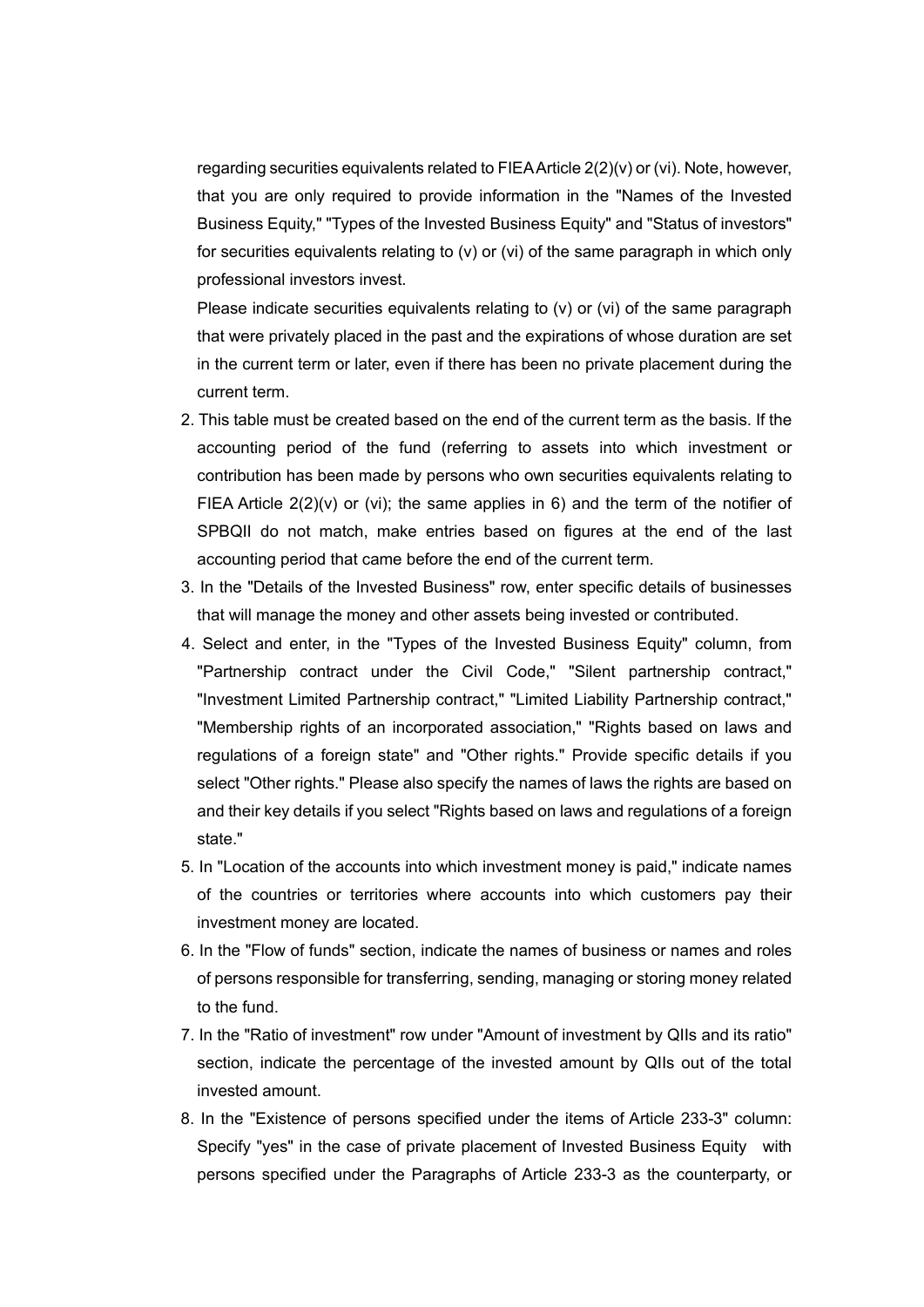management of money and other assets invested or contributed by persons other than QIIs; otherwise enter "none."

- 9. Indicate whether the external audits are statutory or voluntary and describe specifically and succinctly the details of the audit results in the "Details of audits."
- 10. If there are circumstances that need reporting but do not fit anywhere in this table, you can indicate this using similar forms within such a scope that they do not cause misunderstanding.
- $(7-2)$  Status of the fund (limited to Electronically Recorded Transferable Rights That Must Be Indicated on Securities, etc.)

| Names of the               |                                          |                     |
|----------------------------|------------------------------------------|---------------------|
| <b>Invested Business</b>   |                                          |                     |
| Equity                     |                                          |                     |
| Details of the             |                                          |                     |
| <b>Invested Business</b>   |                                          |                     |
| Types of the               |                                          |                     |
| <b>Invested Business</b>   |                                          |                     |
| Equity                     |                                          |                     |
| Location of the            |                                          |                     |
| accounts into which        |                                          |                     |
| investment money is        |                                          |                     |
| paid                       |                                          |                     |
| Flow of funds              |                                          |                     |
| Duration                   |                                          |                     |
|                            | Types of investors                       | Number of investors |
|                            | <b>Qualified Institutional Investors</b> |                     |
|                            | ("Qlls")                                 |                     |
| <b>Status of investors</b> | of whom individuals                      |                     |
|                            | Investors other than QIIs                |                     |
|                            | of whom individuals                      |                     |
|                            | Total                                    |                     |
| Amount of                  | Amount of investment                     | yen                 |
| investment by QIIs         |                                          |                     |
| and its ratio              | Ratio of investment                      | $\frac{0}{0}$       |
| If persons specified       | Existence of persons specified           |                     |
| under the items of         | under the items of Article 233-3         |                     |
| Article 233-3 are          | ("yes" or "none")                        |                     |